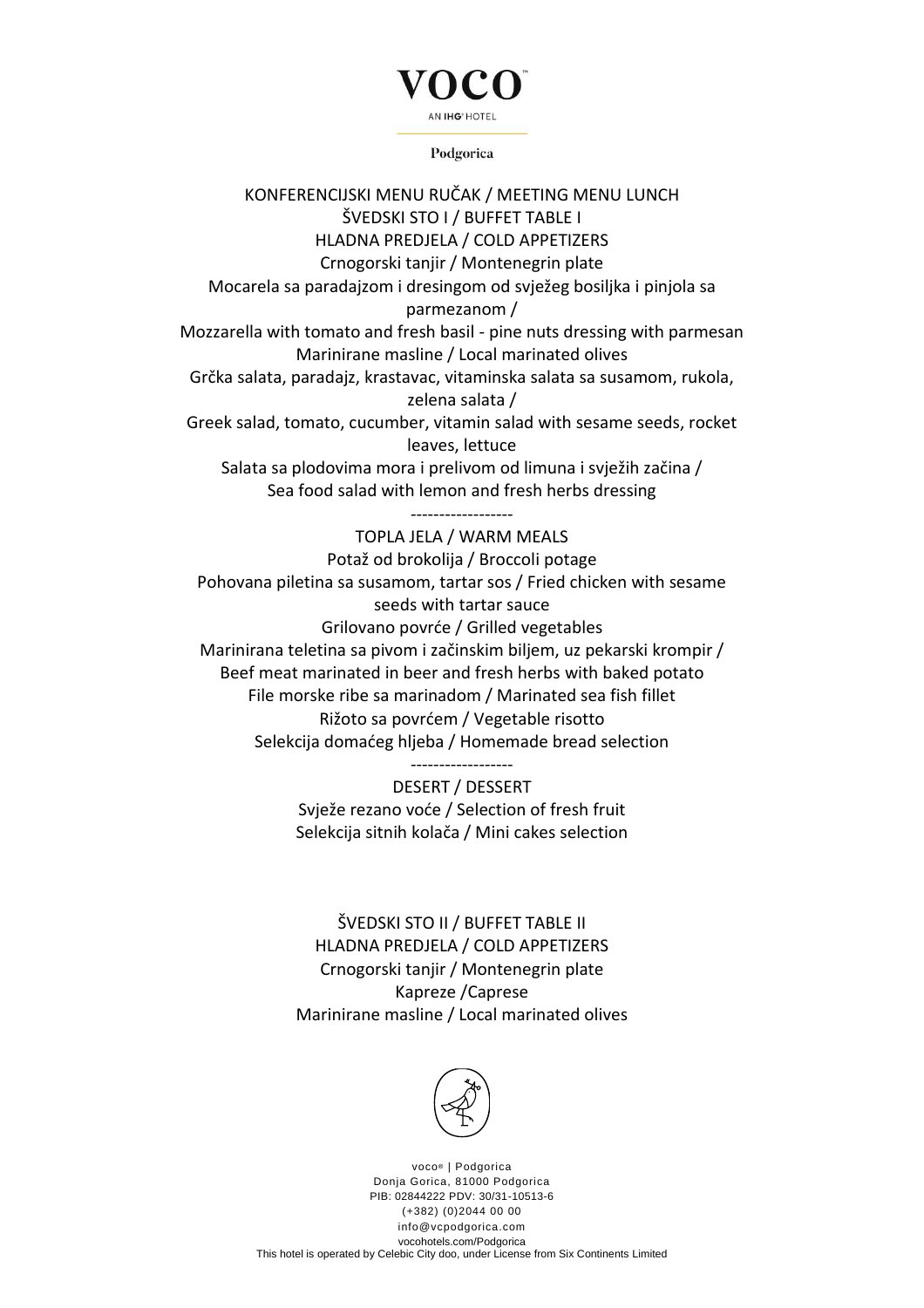## AN IHG' HOTEL

Podgorica

Šopska salata, mix zelenih salata sa listovima parmezana, čeri paradajz, krastavac, kupus, rukola / Šopska salad, mixed green salad with parmesan shavings, cherry tomato, cucumber, cabbage, rocket leaves Cezar salata sa piletinom / Caesar salad with chicken

------------------

TOPLA JELA / WARM MEALS Potaž od povrća / Vegetable potage Pileći file u bijelomvinu / Chicken breasts in white wine Grilovano povrće / Grilled vegetables Podgorički popeci uz pekarski krompir / Traditional Montenegrin "popeci" (pork meat stuffed with ham and cheese) with baked potato Juneći file u krem sosu sa njokama / Beef fillet with gnocchi and cream cheese sauce Crni rižoto sa plodovima mora / Black Risotto with Sea Food Pasta arabijata / Penne arrabiata Selekcija domaćeg hljeba / Homemade bread selection

------------------

DESERT / DESSERT Svježe rezano voće / Fresh cut fruit Selekcija sitnih kolača / Mini cakes selection

#### ŠVEDSKI STO II / BUFFET TABLE II

#### HLADNA PREDJELA / COLD APPETIZERS

Tartar biftek / Beefsteak tartare Karpaćo od tune /Tuna carpaccio Marinirane masline / Local marinated olives Rolat od spanaća sa dimljenim lososom / Spinach roll with smoked salmon Pileća salata sa kikirikijem / Chicken salad with peanuts Šopska salata, tarator salata, mix zelenih salata sa parmezanom, paradajz, kupus /

Šopska salad, tarator salad, mixed green salad with parmesan, tomato, cabbage

------------------



voco<sup>®</sup> | Podgorica Donja Gorica, 81000 Podgorica PIB: 02844222 PDV: 30/31-10513-6 (+382) (0)2044 00 00 info@vcpodgorica.com vocohotels.com/Podgorica This hotel is operated by Celebic City doo, under License from Six Continents Limited